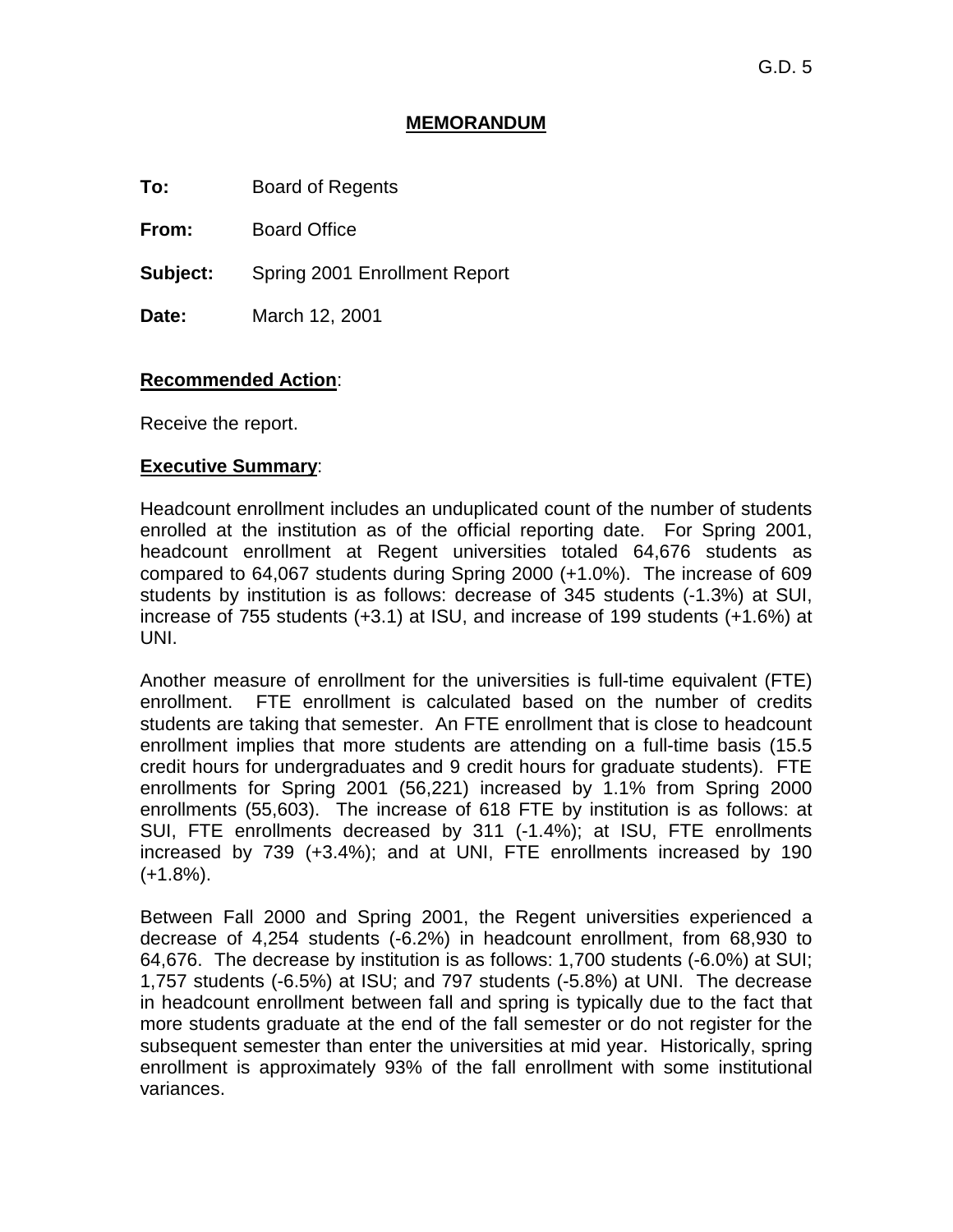Resident students (47,558) comprise 73.5% of headcount enrollments at Regent universities during Spring 2001 as compared to 73.6% in Fall 2000. Approximately 65% of SUI's headcount enrollment consists of resident students (17,361); approximately 73% of ISU's headcount enrollment consists of resident students (18,196); and approximately 92% of UNI's headcount enrollment consists of resident students (12,001).

During Spring 2001, there are 2,824 students enrolled in off-campus educational opportunities offered by the Regent universities. Many students are enrolled in multiple courses at multiple sites; most students are enrolled on a part-time basis. Approximately 84% of the students are residents of Iowa. At SUI, the offcampus enrollment is 1,247 students; at ISU, the off-campus enrollment is 944; and at UNI, the off-campus enrollment is 633.

A new feature of the report this year is an analysis of the changes in enrollment between the fall and spring semesters due to graduation (Table 8 on page 34), new students (Table 7 on page 33), and nonreturnees (Table 8 on page 34).

This report addresses the following strategies and action steps in the Board's Strategic Plan:

| Strategy $2.1.1.0$  | and, where<br>Analyze<br>appropriate,<br>make<br>recommendations to increase access and retention at<br>Regent institutions. |
|---------------------|------------------------------------------------------------------------------------------------------------------------------|
| Action Step 2.1.1.1 | Annually assess access to Regent institutions.                                                                               |
| Strategy 2.1.2.0    | Increase access to Regent institutions<br>through<br>marketing strategies for each institution.                              |
| Action Step 2.1.2.1 | Develop and implement effective marketing<br>strategies.                                                                     |
| Strategy $2.2.1.0$  | Conduct targeted needs assessments in specific<br>program areas and offer educational opportunities.                         |
| Action Step 2.2.1.3 | Increase distance education enrollment substantially.                                                                        |

# **Background**:

Each March, the Board Office prepares an enrollment report describing the Spring enrollment at Regent universities. The report includes the following enrollment characteristics: total enrollment, FTE enrollment, enrollment by residence and educational level, and off-campus enrollment by educational level, site and delivery format. The purpose of this report is to enable the Board of Regents to monitor the accomplishment of goals contained in the Board's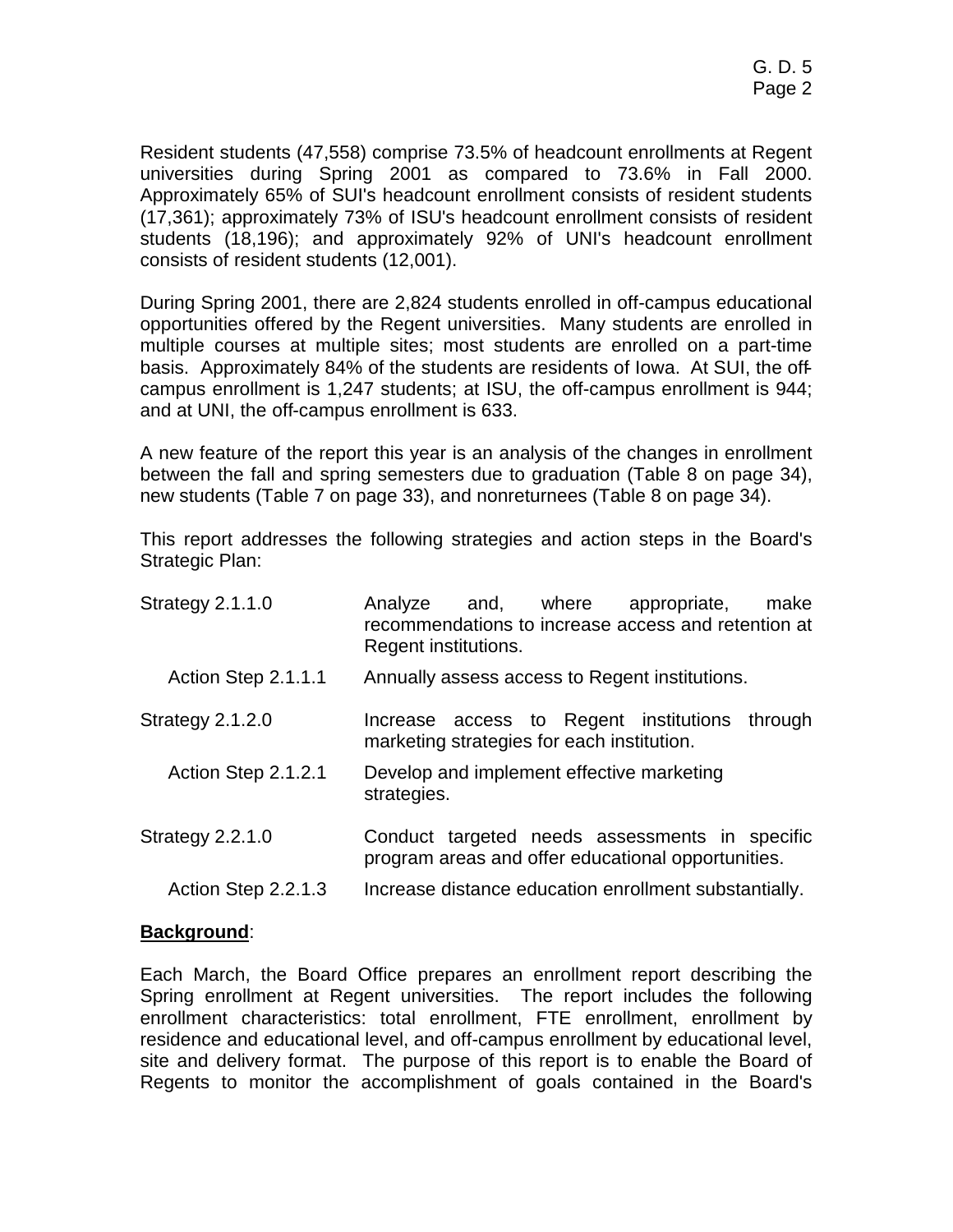Strategic Plan and to evaluate the need for new policy development in specific areas.

# **Analysis**:

The headcount enrollment for Spring 2001 at the Regent universities totals 64,676 students as described on Table A below. There are 609 more students in Spring 2001 than were enrolled in Spring 2000, which represents a 1.0% increase in spring enrollment.

- ♦ The University of Iowa reported a headcount enrollment of 26,611 students, which is a decrease of 345 students (-1.3%) from last spring.
- ♦ Iowa State University reported a headcount enrollment of 25,088 students, which is an increase of 755 students (+3.1%) from last spring.
- ♦ The University of Northern Iowa reported a headcount enrollment of 12,977 students, which is an increase of 199 students (+1.6%) from last spring.

|           |        | <b>SUI</b> | <b>ISU</b> | <b>UNI</b> | TOTAL  |
|-----------|--------|------------|------------|------------|--------|
| 1994-1995 | Fall   | 26,932     | 24,728     | 12,572     | 64,232 |
|           | Spring | 25,188     | 22,824     | 11,501     | 59,513 |
|           |        |            |            |            |        |
| 1995-1996 | Fall   | 27,597     | 24,431     | 12,802     | 64,830 |
|           | Spring | 25,778     | 22,753     | 11,772     | 60,303 |
|           |        |            |            |            |        |
| 1996-1997 | Fall   | 27,921     | 24,899     | 12,957     | 65,777 |
|           | Spring | 26,026     | 23,105     | 12,012     | 61,143 |
|           |        |            |            |            |        |
| 1997-1998 | Fall   | 27,871     | 25,384     | 13,108     | 66,363 |
|           | Spring | 26,045     | 23,419     | 12,314     | 61,778 |
|           |        |            |            |            |        |
| 1998-1999 | Fall   | 28,705     | 25,585     | 13,329     | 67,619 |
|           | Spring | 26,875     | 23,873     | 12,415     | 63,163 |
|           |        |            |            |            |        |
| 1999-2000 | Fall   | 28,846     | 26,110     | 13,553     | 68,509 |
|           | Spring | 26,956     | 24,333     | 12,778     | 64,067 |
|           |        |            |            |            |        |
| 2000-2001 | Fall   | 28,311     | 26,845     | 13,774     | 68,930 |
|           | Spring | 26,611     | 25,088     | 12,977     | 64,676 |

### **TABLE A Total Regent Headcount Enrollments Fall 1994 to Spring 2001**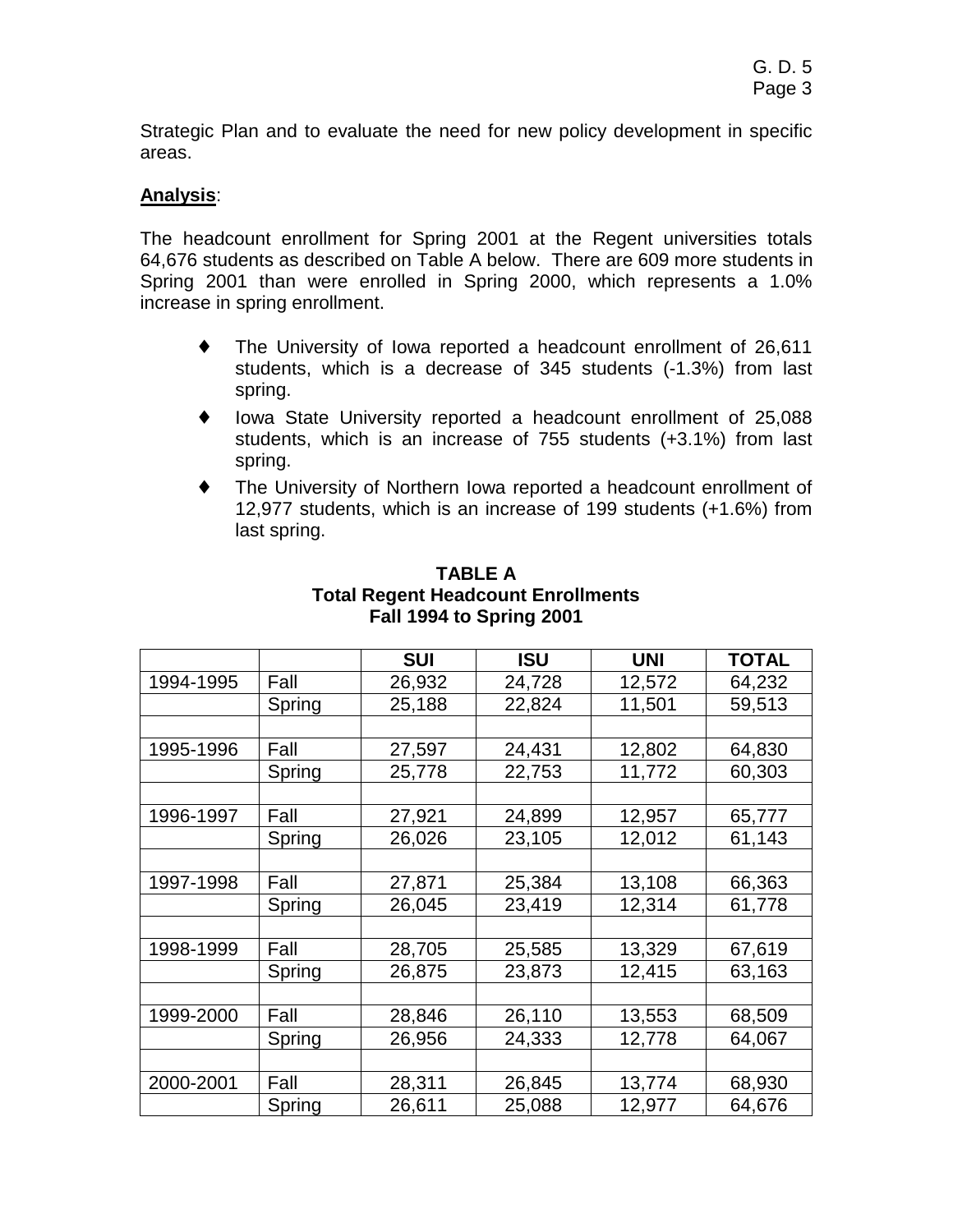As described on Table 3 (page 26) there was an increase of 609 undergraduate students from Spring 2000; the enrollment increased from 48,984 in Spring 2000 to 49,593 in Spring 2001 (+1.2%).

- ♦ At the University of Iowa, undergraduate enrollment decreased by 145 students from 18,026 in Spring 2000 to 17,881 in Spring 2001 (-0.8%).
- ♦ At Iowa State University, undergraduate enrollment increased by 636 students from 19,859 in Spring 2000 to 20,495 in Spring 2001 (+3.2%).
- ♦ At the University of Northern Iowa, undergraduate enrollment increased by 118 students from 11,099 in Spring 2000 to 11,217 in Spring 2001  $(+1.1\%)$ .

There was no change in the graduate and professional student enrollment from Spring 2000; the enrollment remained the same at 15,083.

- ♦ At the University of Iowa, graduate and professional student enrollment decreased by 200 students from 8,930 in Spring 2000 to 8,730 in Spring 2001 (-2.2%).
- ♦ At Iowa State University, graduate and professional student enrollment increased by 119 students from 4,474 in Spring 2000 to 4,593 in Spring 2001 (+2.7%).
- ♦ At the University of Northern Iowa, graduate student enrollment increased by 81 students from 1,679 in Spring 2000 to 1,760 in Spring 2001 (+4.8%).

During the past five years, spring enrollment has averaged approximately 93% of the fall enrollment. The decrease in enrollment from fall to spring semesters occurs because some students graduate and others do not register for the subsequent semester after the fall semester. As described on Table 8 (page 34), 59,395 students who were enrolled as of the official count date in the Fall 2000 semester returned for the Spring 2001 semester. Of those who did not return (9,535), 3,389 graduated in December 2000. In Spring 2001, there were 2,766 new students and 2,515 students who had attended the university before but were not enrolled in Fall 2000 or who enrolled after the official count date.

When comparing year to year data, an increase in fall enrollment generally infers that spring enrollment will increase. A decrease in fall enrollment typically signals a decrease in spring enrollment

♦ ISU and UNI experienced an increase in Fall 2000 enrollments when compared to Fall 1999; similarly, Spring 2001 enrollments increased over last year for ISU and UNI.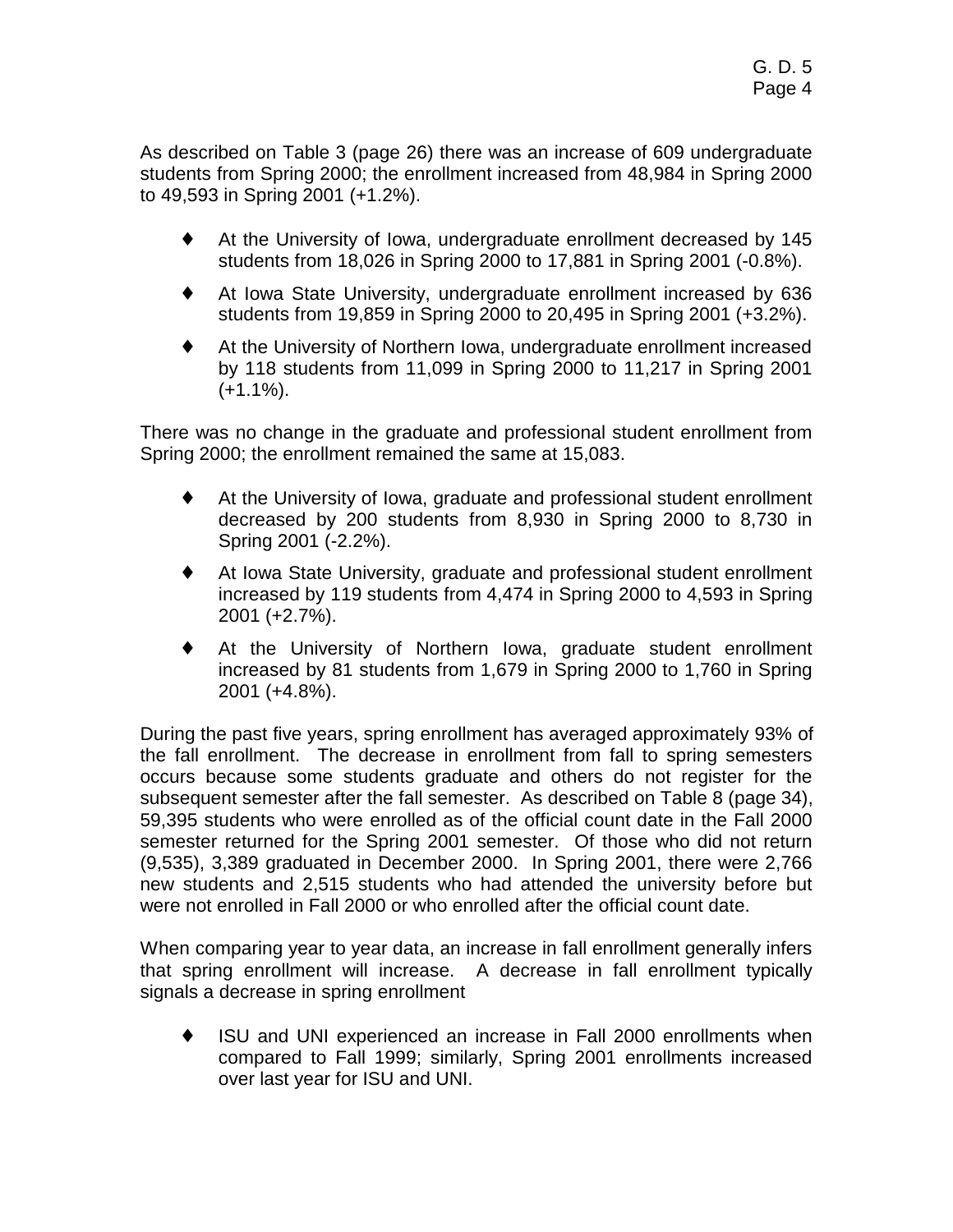Full-time equivalent (FTE) enrollment is another measure of enrollment for the universities. As shown in Table B, a comparison of FTE enrollment to headcount enrollment has typically yielded an index of approximately .86 or .87 when considering the universities together. An FTE enrollment that is close to headcount enrollment (index  $= 1.00$ ) implies that more students are attending on a full-time basis (15.5 credit hours for undergraduates and 9 credit hours for graduate students).

| <b>SUI</b> | <b>ISU</b> | <b>UNI</b> | <b>TOTAL</b> |
|------------|------------|------------|--------------|
| 0.83       | 0.91       | 0.86       | 0.87         |
| 0.83       | 0.90       | 0.85       | 0.86         |
| 0.85       | 0.91       | 0.86       | 0.87         |
| 0.85       | 0.91       | 0.84       | 0.87         |
| 0.86       | 0.91       | 0.86       | 0.88         |
| 0.85       | 0.90       | 0.84       | 0.87         |
|            |            |            |              |

**TABLE B Ratios of Headcount Enrollment to FTE Enrollment 1998 - 2001** 

- ♦ SUI reported an index of FTE to headcount enrollment of .85, which is the same as the Spring 2000 index.
- ♦ ISU reported an index of FTE to headcount enrollment of .90, which is basically the same as the Spring 2000 index.
- ♦ UNI reported an index of FTE to headcount enrollment of .84, which is the same as the Spring 2000 index.

The percentages of resident enrollments are similar to those reported in Fall 2000.

- ♦ Approximately 65% of SUI's headcount enrollment consists of Iowa residents.
- ♦ Approximately 73% of ISU's headcount enrollment consists of Iowa residents.
- Approximately 93% of UNI's headcount enrollment consists of Iowa residents.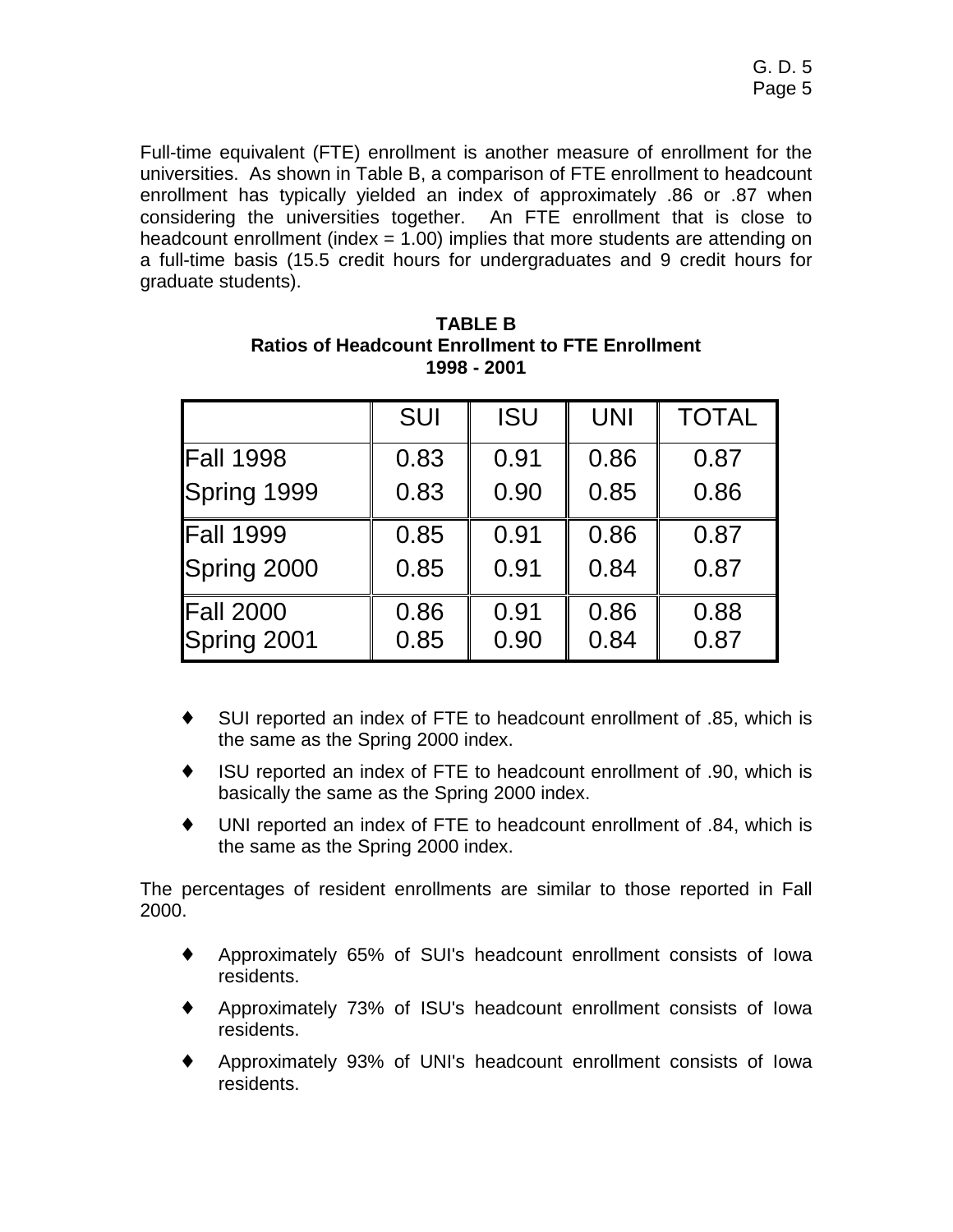|                       | <b>SUI</b> | <b>ISU</b> | <b>UNI</b> | <b>TOTAL</b> |
|-----------------------|------------|------------|------------|--------------|
| <b>Undergraduates</b> | 17,881     | 20,495     | 11,217     | 49,593       |
| <b>Resident</b>       | 12,311     | 15,909     | 10,603     | 38,823       |
| Non-Resident          | 5,570      | 4,586      | 614        | 10,770       |
| Professional          | 3,519      | 394        |            | 3,913        |
| Resident              | 2,677      | 251        |            | 2,928        |
| Non-Resident          | 842        | 143        |            | 985          |
| Graduates             | 5,211      | 4,199      | 1,760      | 11,170       |
| <b>Resident</b>       | 2,373      | 2,036      | 1,398      | 5,807        |
| Non-Resident          | 2,838      | 2,163      | 362        | 5,363        |
| <b>Total</b>          | 26,611     | 25,088     | 12,977     | 64,676       |
| <b>Resident</b>       | 17,361     | 18,196     | 12,001     | 47,558       |
| Non-Resident          | 9,250      | 6,892      | 976        | 17,118       |

**TABLE C Spring 2001 Headcount Enrollment by Residence** 

Off-campus headcount enrollments are a subset of the headcount enrollments at each university. During Spring 2001, there are 2,824 students registered for classes at off-campus sites. The total enrollment is 3,143 because many students are enrolled in multiple courses at multiple sites. The majority of students (approximately 80%) are enrolled in either graduate or professional level courses. As seen on Map 1 (page 25), there were program or certificate offerings provided in 75 counties during Spring 2001; this does not include offerings provided through the World Wide Web.

- ♦ SUI reported 1,247 off-campus students; 204 students are engaged in undergraduate studies while 1,043 are involved in either graduate or professional level studies. One hundred and sixty-one students are nonresidents (17 undergraduate and 144 graduate students).
- ♦ ISU reported 944 off-campus students; 282 students are pursuing undergraduate studies while 662 are pursuing graduate studies. There are 189 nonresident students (61 undergraduate and 128 graduate students).
- ♦ UNI reported 633 off-campus students; undergraduate students total 89 while graduate students total 544. There are 99 nonresident students (4 undergraduate and 95 graduate students).